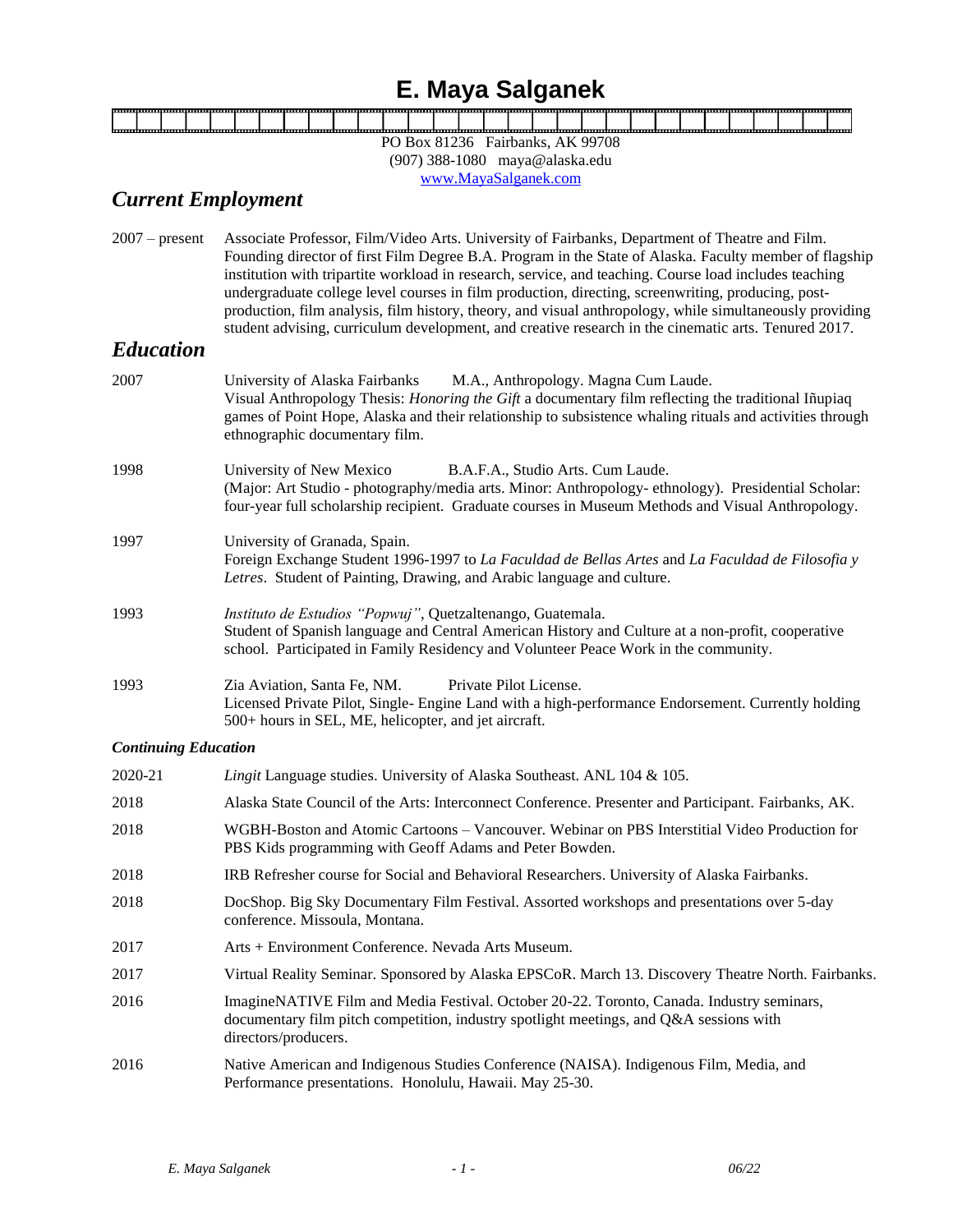| 2015 | Methodologies of Post-Production for Documentary Film instructed by Vivien Hillgrove (Sundance Edit<br>Lab/ Composer Lab instructor). Santa Rosa, California.                                                                                                                                                                                                                                             |
|------|-----------------------------------------------------------------------------------------------------------------------------------------------------------------------------------------------------------------------------------------------------------------------------------------------------------------------------------------------------------------------------------------------------------|
| 2015 | Data to Decisions Visualization Workshop. November 16-18. Presented by Alaska NSF EPSCoR.                                                                                                                                                                                                                                                                                                                 |
| 2015 | Student Mentoring Training for Faculty – Office of Faculty Development. Facilitated by Sarah Hayes.                                                                                                                                                                                                                                                                                                       |
| 2015 | Film Set Safety Instructor Certification course – The International Alliance of Theatrical Stage<br>Employees, Moving Picture Technicians, Artists and Allied Crafts of the United States, Its Territories and<br>Canada (IATSE) - Certified by IATSE Local 480 to teach for Alaska Chapter Local 918.                                                                                                    |
| 2014 | Master Class in Movie Magic Scheduling and Budgeting presented by Michael Sable of Entertainment<br>Partners. Hosted and Arranged by Maya Salganek at UAF. Supported by Matt Shields, and the Alaska<br>State Film Office.                                                                                                                                                                                |
| 2014 | Master Class in Directing from Andrew Okpeaha MacLean. Master Class in Producing by Cara Marcous.<br>Master Class in Assistant Directing with Jennifer Gerber. Master Class in Post-Production Editing with<br>Jessica Dorfman. Master Class in Cinematography with Shlomo Godder. Hosted and arranged by Maya<br>Salganek for the Film Reel Alaska Mentoring Experience, University of Alaska Fairbanks. |
| 2013 | Dr. Walt Gmelch, director of the National Center for Academic Leadership, University of San Francisco.<br>"Managing Conflict and Colleagues: Mending Cracks in the Ivory Tower". Chair Training.                                                                                                                                                                                                          |
| 2012 | Avid Media Composer: 101 & 102 - Avid Learning Partner "Train the Trainer" 40 hour certification<br>workshop. Jeff Greenberg. Certified Avid Instructor in Media Composer 6.0. Hosted and arranged by<br>Maya Salganek at the University of Alaska Fairbanks.                                                                                                                                             |
| 2012 | IATSE Local 918 – Film Set Construction, Film Set Electric 101, Film Set Grip 101. Union certified<br>training courses. Hosted and Arranged by Maya Salganek at the University of Alaska Fairbanks.                                                                                                                                                                                                       |

## *Filmography*

### **Film Production Services & Film Training Program Development**

- 2015-present Executive Producer and Founding Director of FRAME Film Production Services (FPS) at the University of Alaska Fairbanks. Established in October 2015, FRAME-FPS utilizes faculty, film professionals, and current film students, to provide limited video production services to the University of Alaska, and through national contracts. UAF Frame Film Production Services provides students with hands-on training opportunities while simultaneously providing many academic and research units the video production support needed. Established as a financially self-sustaining unit with research grant support.
- 2013-2015 Established the Film Reel Alaska Mentoring Experience (FRAME), which combined UAF students with film industry professionals while working on a live film set. Training program administration included grant-writing, intellectual property contracts, development of scripts, hiring and housing of mentors, travel, casting, and producing duties including location logistics, transportation, camera, sound, electrics, art, wardrobe, makeup, props, and catering in addition to University of Alaska Fairbanks academic instruction for all enrolled students in FRAME (FLM 298/498).

### **Feature Film**

| 2021 | Director/Producer, FantaSe Fighter. Character-driven documentary about a Buddhist aerobatics instructor<br>who flies MIG jets. In post-production.                                                                                          |
|------|---------------------------------------------------------------------------------------------------------------------------------------------------------------------------------------------------------------------------------------------|
| 2016 | Associate Producer, We Breathe Again. Directed by Marsh Chamberlain. Produced by Crawl/Walk/Run in<br>Association with the University of Alaska Fairbanks. National Broadcast on PBS program America<br><i>ReFramed September 26, 2017.</i> |
| 2013 | Executive Producer/ Unit Production Manager, Mining for Ruby. Written by Daniel Ponickly. Directed by<br>Zoe Quist. Produced by Lock and Monkey Productions in co-production with Film UAF.                                                 |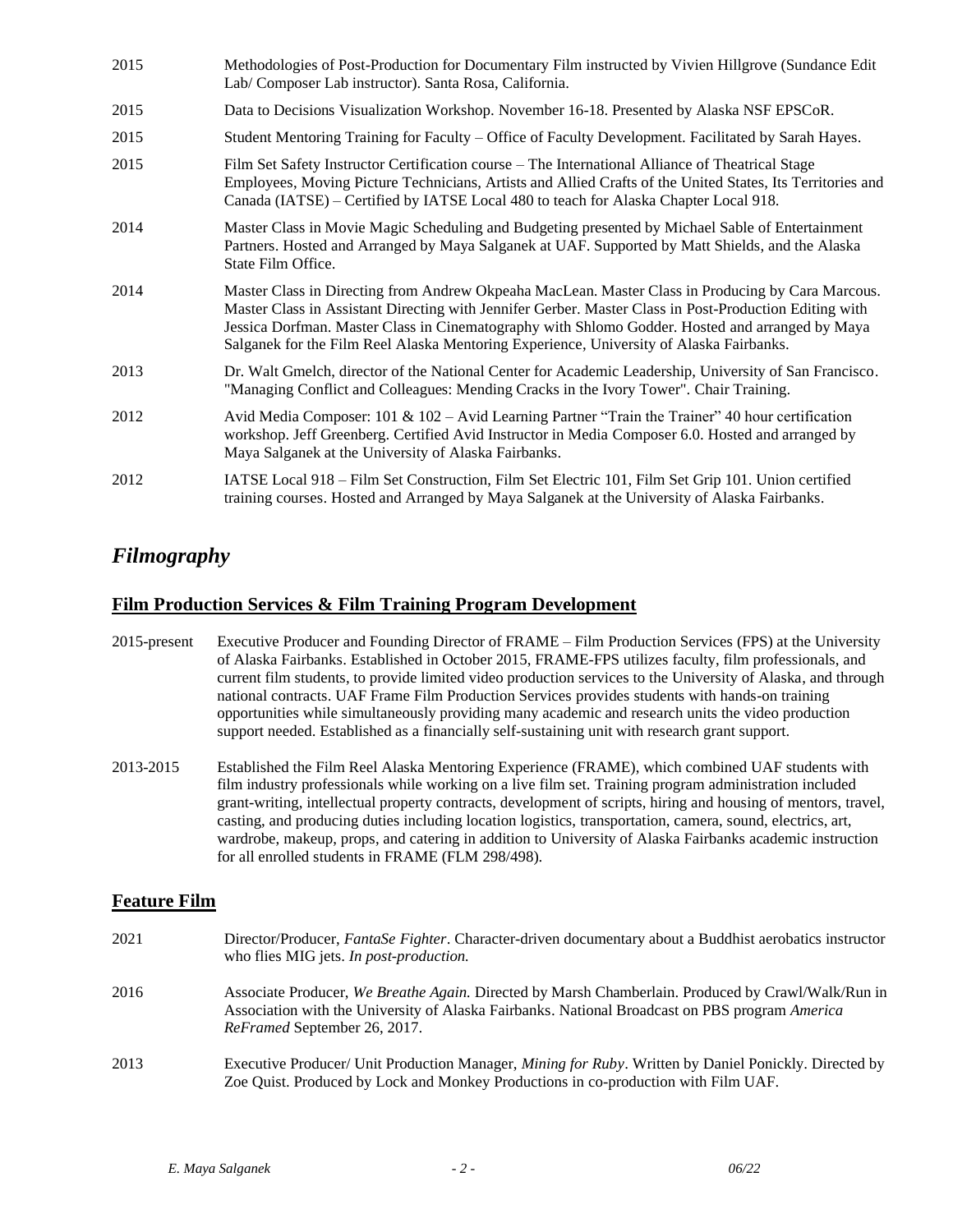| 2012      | Producer/Director of Photography, The Messenger. Written and Directed by Kade Mendelowitz.<br>Multimakers Multimedia.                                                                    |
|-----------|------------------------------------------------------------------------------------------------------------------------------------------------------------------------------------------|
| 2011      | Producer, Alaskaland. Written and Directed by Chinonye Chukwu. Where's the Fire? Productions.<br>Feature Film. (2019 Sundance Grand Juror's Choice Winner – Dramatic Feature Division).  |
| 2007-2008 | Associate Producer, Feature Independent Film, <i>Dear Lemon Lima.</i> Sanguine Films, NY, NY. 2009.<br>Distributed on DVD by Phase 4 Films, 2011.                                        |
| 2006-2007 | Co-Producer, Feature Independent film. "Chronic Town". Grey Jumper Productions. Official Selection<br>of the Sundance Film Festival, 2008. Distributed on DVD by Pathfinder Films, 2011. |

## **Short Narrative Film**

| 2021 | Associate Producer; Cinematographer. "Diiyeegha Naii Taii Tr'eedaa (We will walk the Trail of our<br>Ancestors)". Written and Directed by Princess Daazharii Johnson. Funded by Nia Taro and Upstander<br>Project. |
|------|--------------------------------------------------------------------------------------------------------------------------------------------------------------------------------------------------------------------|
| 2019 | Producer, "Pink Violet". Written and Directed by Keziah Anderson.                                                                                                                                                  |
| 2018 | Producer, "Night for Conversation." Written and Directed by Kade Mendelowitz.                                                                                                                                      |
| 2017 | Director/Producer, "Power of Words." Written and Produced by 'Wáats' as diveí Yates.                                                                                                                               |
| 2016 | Director/Producer, "Bodies of Water." Written by Adrina Knutson.                                                                                                                                                   |
| 2015 | Executive Producer, "The Muse." Written by Molly Putman. Directed by Christopher Tucker. Produced<br>by University of Alaska Fairbanks' course FLM 271. Fall 2014.                                                 |
| 2014 | Executive Producer/Unit Production Manager, "Feels Good". Written and Directed by Andrew Okpeaha<br>Maclean. Produced by Treehead Films, Inc. in co-production with Film UAF (FRAME).                              |
| 2013 | Executive Producer, "Broken Lines." Written and Directed by Kavelina Torres. Produced by University of<br>Alaska Fairbanks' course FLM 271. Fall 2013.                                                             |
| 2013 | Executive Producer/Director, "Blue Bead/ Sungauraq" written by and starring Naaqtuuq Dommek.<br>Produced by University of Alaska Fairbanks Film/Theatre 271. Spring 2013.                                          |
| 2010 | Executive Producer/Director, "Log Off" written by Robin Lendrum. Produced by University of Alaska<br>Fairbanks Film/Theatre 271, Fall 2010.                                                                        |
| 2009 | Executive Producer/Director, "Oh, Life" written by Jeric Quizila. Produced by University of Alaska<br>Fairbanks students of Film/Theatre 271, Fall 2009.                                                           |
| 2008 | Executive Producer, "Mr. Feather Boa" by Paula Daabach. Produced by University of Alaska Fairbanks<br>students of Film/Theatre 271, Fall 2007-Spring 2008.                                                         |

### **Short Documentary Film**

- 2022 Director/Producer, "Lighthouse in the Dark: Black, Vet, and Buddhist." Character focused film. *In Post-Production.*
- 2020 Director/Producer, "Alaska Just Transition." Produced in partnership with Fairbanks Climate Action and Native Movement.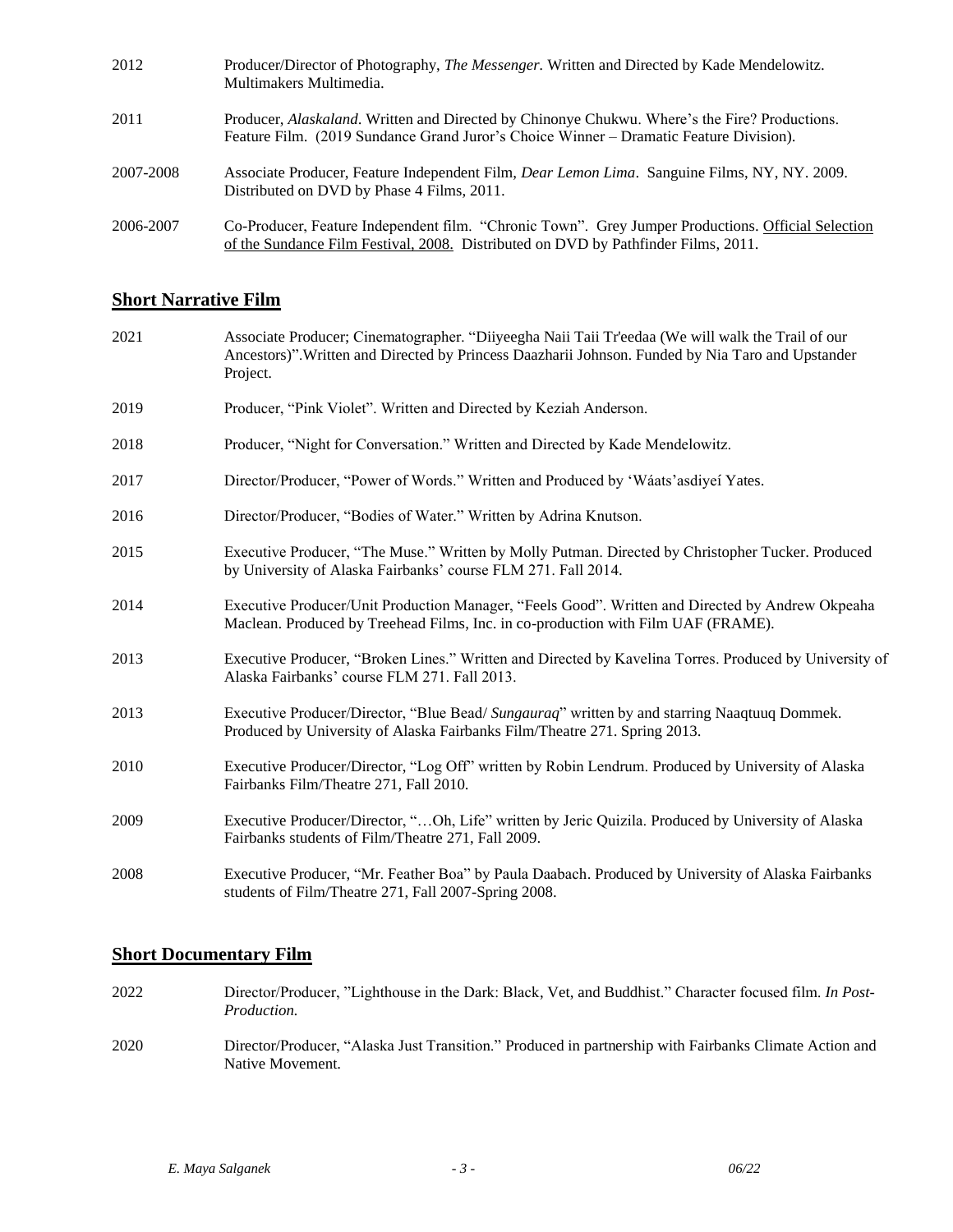| 2019      | Director/Producer. "To Continue or Be Remembered: Perpetuating and Sharing Alaska Native Arts."<br>RT 25:28. Produced in partnership with KUAC-TV and the Alaska Native Arts Center.                                                                                                                                     |
|-----------|--------------------------------------------------------------------------------------------------------------------------------------------------------------------------------------------------------------------------------------------------------------------------------------------------------------------------|
| 2018      | Director/Producer, "Alaska Native Language Revitalization." Produced for the College of Rural Alaska<br>and Community Development, University of Alaska Fairbanks.                                                                                                                                                       |
| 2017      | Director/Producer, "Listening to Savoonga." Produced for the Wildlife Conservation Society, this<br>documentary explores the notion of sound, hunting, and the social/cultural significance of subsistence in<br>the Walrus capital of the world, Savoonga, St. Lawrence Island, Alaska.                                 |
| 2017      | Director/Producer, "Anna Ehlers Brown: Chilkat Weaver." Produced for the National Endowment for the<br>Arts Heritage Fellows Program, this short documentary features Juneau Tlingit artist, Anna Ehlers Brown<br>in relation to her work and legacy.                                                                    |
| 2005-2007 | Director, Producer, Editor, Honoring the Gift: Ceremony and Celebration in Tikigaq Alaska. This<br>documentary film explores the traditions of ceremony, whaling, and giving in the <i>Inupiaq</i> village of Point<br>Hope in Northwest Alaska. 31 minutes.                                                             |
| 2004      | Director, Producer, Editor, Games of Inua: The Spirit of Alaskan Native Games. Games of Inua traces the<br>history of a theatrical tourist show in Fairbanks, Alaska back to the original authors and actors. The film<br>uncovers the significance of Alaskan Native Athletic Games to those who play them. 20 minutes. |
| 2004      | Director of special feature segment "Conversation of John Luther Adams and Al Otte" for Noise DVD,<br>Mode Records, 333 East 14 Street #18E, NY, NY 10003.                                                                                                                                                               |
| 2003      | Associate Producer - Tumput: Our Paths (Working Title). CA Media, Inc., 157 East New England<br>Avenue Suite 368, Winter Park, FL 32789.                                                                                                                                                                                 |

# **Educational /Industrial Film (***selected works)*

| 2020 | Producer. "Ask a Lady Dog musher" FRAME Productions.                                                                                                                                                                         |
|------|------------------------------------------------------------------------------------------------------------------------------------------------------------------------------------------------------------------------------|
| 2019 | Executive Producer. Sharing an IDEA - Intergenerational Dialog Exchange and Action through Digital<br>Storytelling. NIH funded documentary on social science project in the village of Nenana, Alaska. FRAME<br>Productions. |
| 2019 | World Premiere Molly of Denali event documentation/recap. FRAME Productions.                                                                                                                                                 |
| 2018 | Executive Producer. UAF Music Department. Recruitment video for the UAF Music Department. FRAME<br>Productions.                                                                                                              |
| 2018 | Executive Producer. Directed by Andrew Glynn. College of Fisheries and Ocean Sciences. Recruitment<br>video. FRAME Productions.                                                                                              |
| 2017 | Executive Producer/Director, <i>Kathleen Carlo Kendall</i> . Alaska State Council for the Arts Governor's<br>Awards.                                                                                                         |
| 2017 | Executive Producer. Peter Williams at the Alaska Native Arts Studio. FRAME Film Production Services,<br>University of Alaska Fairbanks.                                                                                      |
| 2016 | Executive Producer, AED Instructional Video. Safe use of AED for University of Alaska Fairbanks<br>Campus. UAF Fire Department. Produced and Directed by FRAME Film Production Services, UAF.                                |
| 2016 | Executive Producer, Paramedic Training Skills. National skills tests for Paramedic Certification. Produced<br>and Directed by FRAME Film Production Services, UAF.                                                           |
| 2016 | Executive Producer/Co-Director, TRiO Student Support Services Promotional Video. Produced by<br>FRAME FPS, UAF.                                                                                                              |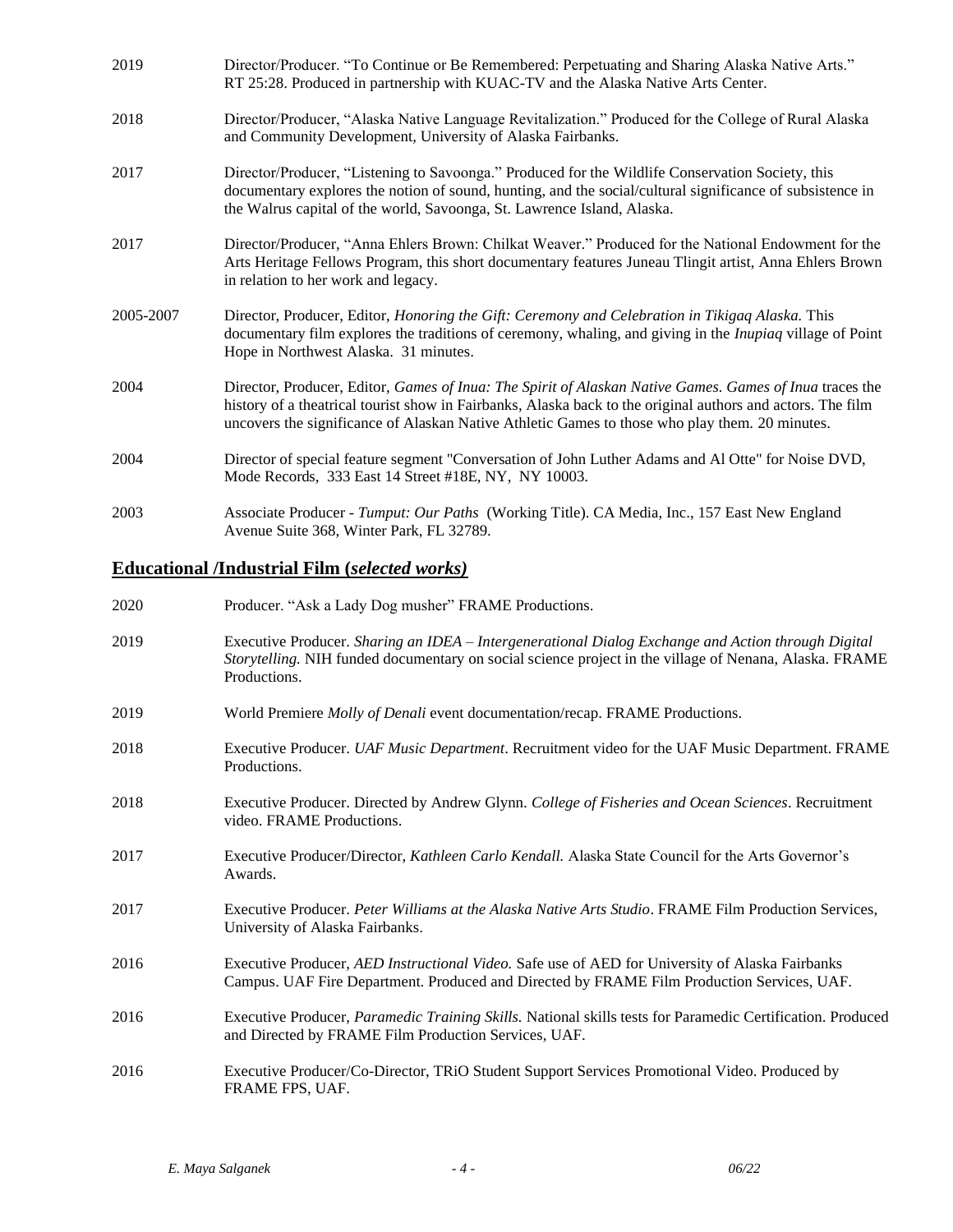| 2016      | Producer/Director. State of the Arctic Science. Webseries. In Production. Produced by FRAME-FPS,<br>UAF.                                                                                                                                                                                                                                                                                            |
|-----------|-----------------------------------------------------------------------------------------------------------------------------------------------------------------------------------------------------------------------------------------------------------------------------------------------------------------------------------------------------------------------------------------------------|
| 2012      | Director, Producer, Rural Alaska Honors Institute $30th$ Anniversary. DVD. College of Rural Alaska and<br>Community Development, University of Alaska Fairbanks, in association with Film UAF and CA Media.<br>Presented at the Alaska Federation of Natives, 2012.                                                                                                                                 |
| 2007-2009 | Director, Producer, Editor, <i>Field Techniques for Sea Ice Research</i> . Eicken, Gradinger, Salganek,<br>Shirasawa, Perovich, Lepparanta, Ed. University of Alaska Press. December 2009. A multi-media<br>textbook for sea-ice researchers as part of the International Polar Year. Includes 5 hours of video footage<br>of the Arctic sea-ice and the research techniques used to understand it. |
| 2009      | Director, Videographer. Alaska Rural Health Training Institute. DVD. Produced short interviews with<br>Elders for educational resources for Alaska Native Psychology Program. University of Alaska Fairbanks.                                                                                                                                                                                       |
| 2007-2008 | Director, Videographer, Editor. Project ARTiculate. DVD. Highlights of a Federally funded Education<br>Initiative in Fairbanks, Alaska. Fairbanks Northstar Borough School District.                                                                                                                                                                                                                |
| 2004-2006 | Director/Videographer/Editor for Math in a Cultural Context. Visual Anthropology research on Yup'ik<br>elders applications of mathematics in traditional knowledge. University of Alaska Fairbanks, School of<br>Education.                                                                                                                                                                         |

#### **Television**

| 2017-2019 | Producer/Director Interstitials for <i>Molly of Denali</i> ; multiple episodes. PBS Kids. Produced by WGBH.<br>Broadcast premiere July 15, 2019. www.pbskids.org/molly                                       |
|-----------|--------------------------------------------------------------------------------------------------------------------------------------------------------------------------------------------------------------|
| 2019      | Executive Producer/Director - To Continue or Be Remembered-Alaska Native Arts Center. Documentary<br>producer. KUAC-TV. November 11, 2019.                                                                   |
| 2017      | We Breathe Again, Dir. Marsh Chamberlain. America ReFramed Season 5. National Broadcast Premiere<br>September 26, 2017. RT 58:56.                                                                            |
| 2013      | Associate Producer "Growing Native: Alaska Episode" Produced by Visionmakers Media. Directed by<br>Chris Eyre.                                                                                               |
| 2010      | Television Commercial Cinematographer, Editor. Produced a 30-second spot for the Theatre UAF<br>production of Vinegar Tom by Caryl Churchill.                                                                |
| 2003      | Location Manager/ Casting Director, MTV episode of Jackass. Coordinated location shoot and talent for<br>MTV episode in Fairbanks, and arranged travel to Barrow, AK.                                        |
| 2000      | Television Commercial Advertising Producer. Produced a 30-second spot for the Albuquerque Arts<br>Business Association on KRQE-13. Wrote, Produced, Directed and provided voice talent for<br>advertisement. |
| 2000      | Television Commercial Advertising Producer. Produced a 30-second spot for the Albuquerque Arts<br>Business Association on KRQE-13. Wrote, Produced, Directed and provided voice talent for<br>advertisement. |

# *Selected Screenings/Film Festivals of Directed/Produced works*

*Pink Violet*

Anchorage International Film Festival. Anchorage, AK. 2020 Southeast Regional Film Festival. Jacksonville, FL. 2020. AWARD: 3<sup>rd</sup> Place Best College Short Film. The Stone Flower Youth Film Festival. Russia (Virtual) 2020. AWARD: Best Short Film: International.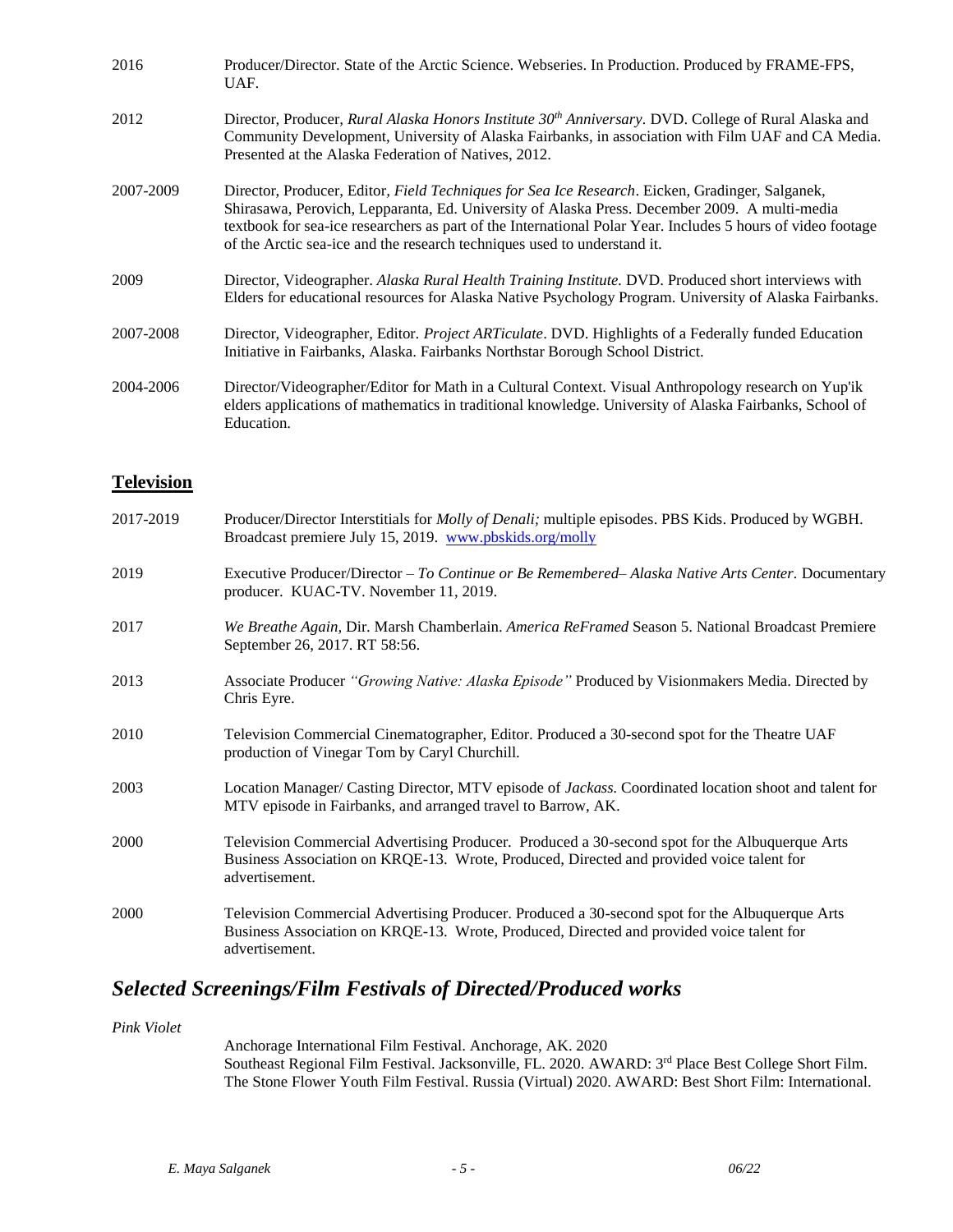| <b>Bodies of Water</b> |                                                                                                            |
|------------------------|------------------------------------------------------------------------------------------------------------|
|                        | Oaxaca Film Festival. Oaxaca, Mexico. 2019.                                                                |
|                        | Equinox Film Festival. Palmer, AK. 2018                                                                    |
|                        | Anchorage International Film Festival. Anchorage, AK. 2018.                                                |
| We Breathe Again       |                                                                                                            |
|                        | Week of the Arctic. Fairbanks, AK. 2017.                                                                   |
|                        | Alaska State Tour - Anchorage, Dillingham, Nome, Kotzebue, Juneau, Bethel, Barrow. 2017                    |
|                        | Public Television Stations program America Reframed featured as Series 12, Episode 5. 9/26/17.             |
|                        | Golden Door International Film Festival. Jersey City, NJ. 2017.                                            |
|                        | Winterreise Nights Festival. New York, NY. 2017                                                            |
|                        | New Filmmakers New York. 2017                                                                              |
|                        | American Indian Film Festival. San Francisco. 2017.                                                        |
|                        | Red Nation Film Festival. Los Angeles. 2017.<br>Anchorage International Film Festival. Anchorage, AK. 2017 |
|                        | Big Sky Film Festival. Missoula, MT. 2018.                                                                 |
|                        | MoTIF Film Festival. Fairbanks, AK. 2018.                                                                  |
| <b>Feels Good</b>      |                                                                                                            |
|                        | ImagiNATIVE Film and Media Festival. Toronto, Canada. 2016.                                                |
|                        | Maryland Film Festival. Baltimore, MD. 2017.                                                               |
|                        | Alaska Native Studies Conference. Fairbanks, AK. 2017.                                                     |
|                        | Circumpolar Film Festival, Anchorage Museum, Anchorage, AK. 2017.                                          |
|                        | Native Cinema Showcase presented by National Museum of the American Indian. Santa Fe, NM. 2017             |
|                        | American Indian Film Festival. San Francisco. 2017.                                                        |
|                        | Northwest Film Festival. Portland. 2018.                                                                   |
| The Muse               | Anchorage International Film Festival, Anchorage, AK 2015.                                                 |
| Mining for Ruby        |                                                                                                            |
|                        | Alaska Premiere. Blue Loon. Fairbanks, AK. 2014.                                                           |
|                        | University of Alaska Fairbanks. Salisbury Theatre. 2014.                                                   |
|                        | Los Angeles "Red Carpet" Premiere. Downtown Independent Theatre, Los Angeles, CA. 2014.                    |
|                        | Distributed by Gravitas Films. 2014.                                                                       |
|                        |                                                                                                            |
| AlaskaLand             | New York African Film Festival at Lincoln Center. 2013                                                     |
|                        | Pan African Film Festival, Los Angeles. 2013                                                               |
|                        | New Voices in Black Cinema, Brooklyn Art Museum, Brooklyn, NY. 2013                                        |
|                        | Anchorage International Film Festival. Alaska. 2012.                                                       |
|                        | Trenton International Film Festival. NJ. 2012.                                                             |
|                        | Chicago International Film Festival. IL. 2012                                                              |
|                        | Montreal International Black Film Festival. 2012.                                                          |
|                        | Philadelphia International Film Festival. 2012.                                                            |
|                        | Detroit International Women's Video Festival. 2012.<br>Drake University. 2012.                             |
|                        | Depauw University. 2012.                                                                                   |
|                        | Martha Vineyard's African American Film Festival. 2012.                                                    |
|                        | Distributed by New World Cinema. 2012.                                                                     |
| Honoring the Gift      |                                                                                                            |
|                        | US Association of Polar Early Career Scientists Polar Film Fest. People at the Poles: Human Dimension      |
|                        | Category. 2016.                                                                                            |
|                        | Statewide television broadcast. KTOO, KUAC, KAKM. October 20, 2011. Live coverage of Alaska                |
|                        | Federation of Natives conference break.                                                                    |
|                        | First Alaskans Institute Gallery. Anchorage, AK. 2011.                                                     |
|                        |                                                                                                            |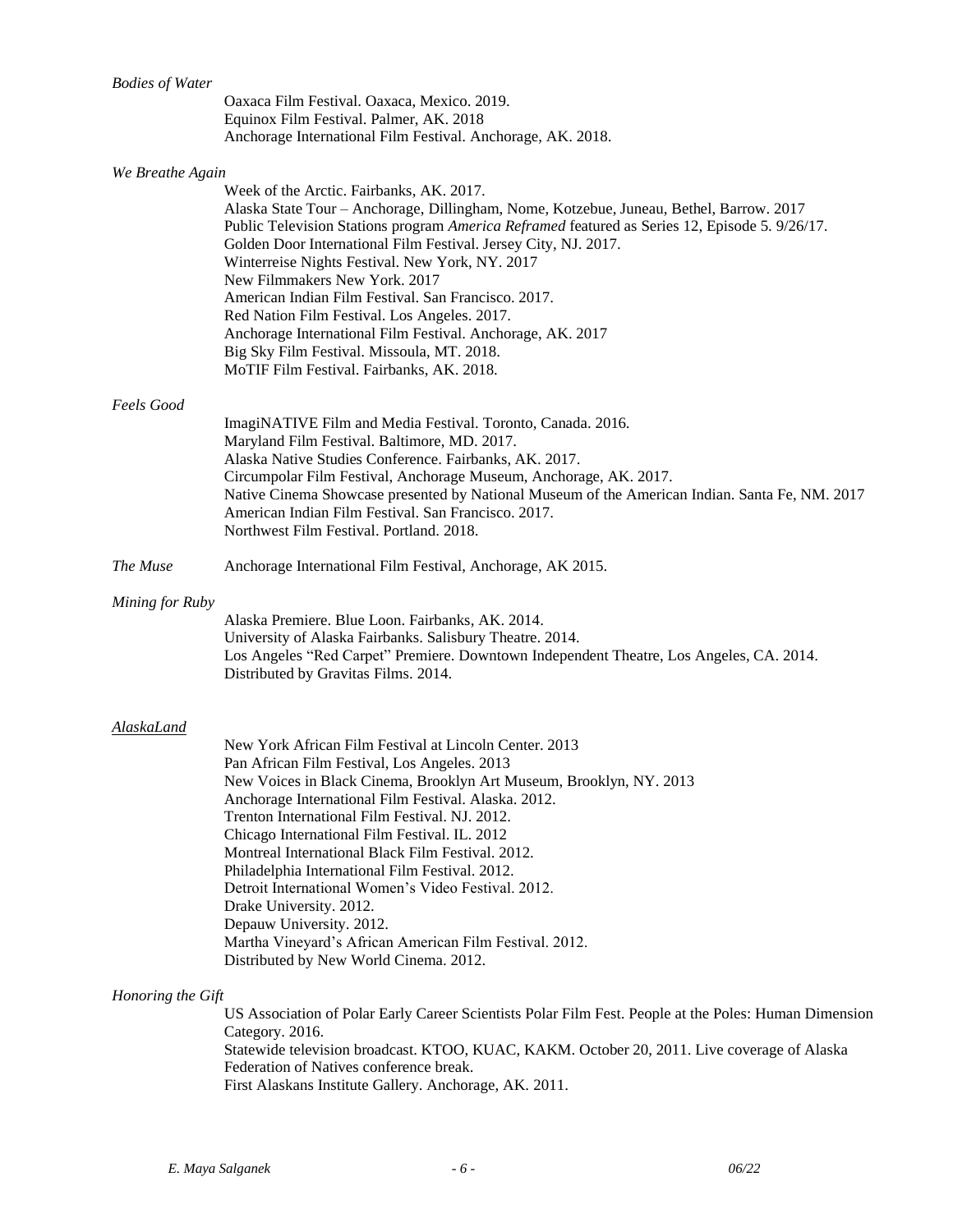|                | Contemporary and Archival Film screenings: Rasmuson Film Archives and Film UAF. Point Hope, AK.<br>2009.<br>Arctic Winter Games Film Festival. Yellowknife, Canada. 2008.                                                                                                                                                                       |
|----------------|-------------------------------------------------------------------------------------------------------------------------------------------------------------------------------------------------------------------------------------------------------------------------------------------------------------------------------------------------|
| 10/12          | Premiere of Rural Alaska Honors Institute $30th$ Anniversary. Alaska Federation of Natives. Anchorage,<br>Alaska.                                                                                                                                                                                                                               |
| 6/10           | Featured Video: Elder's Knowledge on the Tundra Telegraph Website, 6/1/2010. Produced for educational<br>outreach.                                                                                                                                                                                                                              |
| $12/09 - 3/10$ | Canadian Geographic Magazine Multimedia, January/February 2010 Edition. Featured International Polar<br>Year video: The Future of Arctic Research: <i>Introduction to Sea Ice Research</i> .                                                                                                                                                    |
| 10/09          | Government of Canada International Polar Year Film Festival, Quebec, Canada. September 28-30, 2009.<br>Featured film, <i>Introduction to Sea Ice Research</i> (2009).                                                                                                                                                                           |
| 3/08           | Film Screening at the Arctic Winter Games of two documentary films, "Honoring the Gift" and "Games"<br>of Inua"                                                                                                                                                                                                                                 |
| 5/04           | Film Screening of "Games of Inua" at the International Conference of Arctic Social Science (ICASS V)<br>sponsored by International Arctic Social Sciences Association (IASSA) meeting in Fairbanks, Alaska.<br>Part of accepted panelists of Perceiving and Constructing Community: Community Festivities in Present<br>Day Arctic Settlements. |

# *Film Festival Curation & Organization*

| 11/2019 | Film and Performing Arts Film Festival Showcase. University of Alaska Fairbanks.                      |
|---------|-------------------------------------------------------------------------------------------------------|
| 4/2018  | Thaw Out Film Festival. UAF Student Film Club. Faculty Advisor/Film Juror.                            |
| 1/2018  | Abundant North. Institute of American Indian Arts Museum of Contemporary Native Art.                  |
| 5/2017  | North by North, Circumpolar Film Festival. Anchorage Museum. Content provider, invited panelist.      |
| 5/2017  | Week of the Arctic, Alaskan Films. University of Alaska Fairbanks. Program organizer.                 |
| 4/2017  | Thaw Out Film Festival. UAF Student Film Club. Faculty Advisor/Film Juror.                            |
| 3/2017  | Alaska Native Studies Conference. University of Alaska Fairbanks. Program organizer.                  |
| 5/2016  | Food Security Film Competition. University of Alaska Fairbanks. Cooperative Extension.                |
| 4/2016  | Thaw Out Film Festival. UAF Student Film Club. Faculty Advisor.                                       |
| 3/2016  | Arctic Science and Cinema Film Festival. University of Alaska Fairbanks. Arctic Science Summit Week.  |
| 3/2016  | Festival of Native Arts Dena Film Celebration. Faculty Advisor. University of Alaska Fairbanks.       |
| 4/2015  | Thaw Out Film Festival. UAF Student Film Club. Faculty Advisor.                                       |
| 3/2015  | Festival of Native Arts Dena Film Celebration. Faculty Advisor. University of Alaska Fairbanks.       |
| 6/2014  | FRAME Short Film Showcase. University of Alaska Fairbanks.                                            |
| 5/2014  | Thaw Out Film Festival. UAF Student Film Club. Faculty Advisor.                                       |
| 3/2014  | Arctic Winter Games Film Festival. Fairbanks, Alaska. Pioneer Theatre.                                |
| 3/2014  | Festival of Native Arts Dena Film Celebration. Faculty Advisor. University of Alaska Fairbanks.       |
| 10/2013 | Alaska Federation of Natives Small Screen Cinema – TV Broadcast                                       |
| 5/2013  | Thaw Out Film Festival. UAF Student Film Club. Faculty Advisor.                                       |
| 3/2013  | Festival of Native Arts Dena Film Celebration. Faculty Advisor. University of Alaska Fairbanks.       |
| 8/2012  | Sun Never Sets Film Festival, UA Museum of the North. University of Alaska Fairbanks.                 |
| 5/2012  | Thaw Out Film Festival. UAF Student Film Club. Faculty Advisor.                                       |
| 3/2012  | Festival of Native Arts Dena Film Celebration. Faculty Advisor. University of Alaska Fairbanks.       |
| 5/2011  | UAF Student Film Club Film Festival. Faculty Advisor.                                                 |
| 6/2010  | PolarCINEMA Juror and Film Festival Moderator for International Polar Year Film Festival. Oslo,       |
|         | Norway. American representative to international panel and film festival organization body. Moderator |
|         | for Film Festival presentations in Oslo, Norway.                                                      |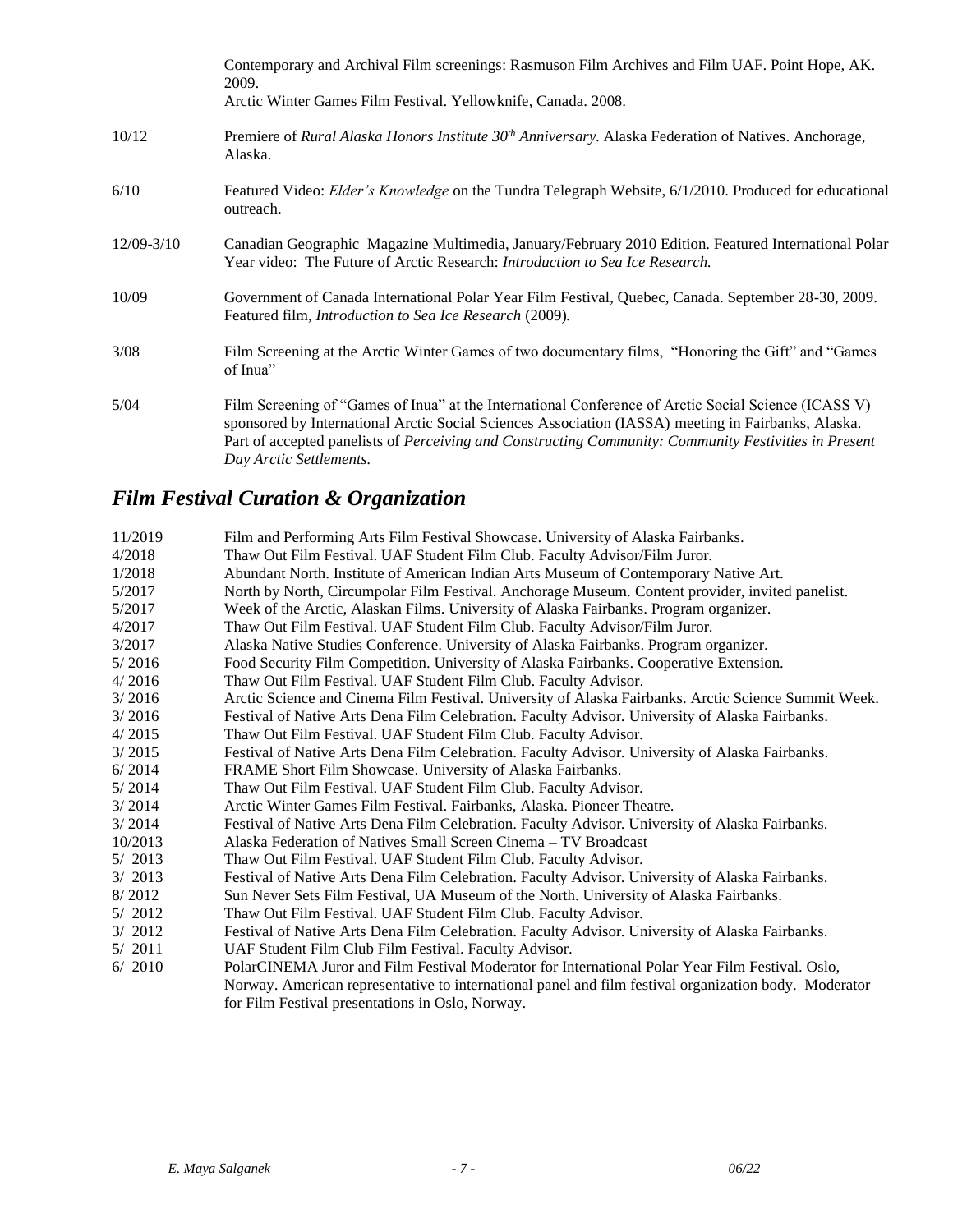- Camera operation for multiple video, still, film, digital, DSLR, ENG, HD, HDV, and SD cameras. 4K-6.5K workflows. Comprehensive understanding and skill in audio recording and field mixing. Working understanding of gaffing and grip techniques, including Arri lighting systems, Kinoflo. Familiarity with Jony Jib operations & Steadicam Pilot. Drone cinematography training in progress, private pilot certified.
- Computer Literate. Certified Avid User and Instructor for Media Composer 6. Mastered programs include Microsoft OS, Mac OSX, Final Cut Pro Studio Suite 3.0, Final Cut Server, Microsoft Office (including PowerPoint, Access, Excel, and Word), Adobe Creative Cloud 2022, HTML. Movie Magic Scheduling and Budget, FrameForge Previz Studio Pro, Celtx, and Final Draft. Equally comfortable on Macintosh or PC platforms. Networking, file sharing, RAID systems. Power user of Web 2.0 applications and social networking platforms.
- Spanish (fluent). Formal studies in French, Arabic, Hebrew, Sanskrit, Língit, and ASL.
- Instruments: Oboe, Guitar. Can read/write/sing musical notation.
- Private Pilot- SEL. 500+ hours logged in both duel and Pilot-in-Command.
- Member of IATSE Local 918 and Certified IATSE Set Safety Instructor for IATSE 480 & 918.

# *Courses/Curriculum Developed – Undergraduate/Graduate/Professional*

- Occupational Endorsement. Indigenous Media & Enviromental Communications. Submitted 2019 for University review.
- Occupational Endorsement / Associates Degree Program. Film Technician Training. Submitted 2017 for University Review.
- B.A. Film and Performing Arts Degree Concentration in Indigenous Media Arts submitted 2017 for University review
- B.A. Film and Performing Arts Degree Concentration in Interactive Media submitted 2017 for University review
- Minor degree in Integrated Arts submitted 2017 for University review.
- B.A. Degree program in Film and Performing Arts (FLPA) curriculum development committee member- University of Alaska Fairbanks.
- B.A. Degree program in Film University of Alaska Fairbanks. Primary author of the Film program major degree curriculum and revisions of Film Studies minor degree.
- Film Reel Alaska Mentoring Experience (FRAME) Residential film technician training program at the University of Alaska Fairbanks. Summer 2013 & 2014. Spring 2015. AY 2015-2016.
- Art/Film 172 (231) *Previsulization and Preproduction for Film*
- English/Film/Journalism 217 *Introduction to the Study of Film –* Direct and Distance Delivery
- Film/Theatre 245- *Stage Management and Film Production* (major course revision)
- Film/Theatre 271 *Let's Make a Movie* (major course revision)
- Film/Theatre 331 *Directing Film/Video* (major course revision)
- Film/Theatre 334 (writing intensive)- *Movies and Films* Direct and Distance Delivery.
- Film and Performing Arts 258 –*Lights, Camera, Audio*. New Course Development.
- Film 289/389/489 *Reel Review –* Development of Professional Development and Assessment tools for Film majors
- Film 431 *Advanced Film Production*
- Anthropology/Art/Film 460 *Cross-cultural Filmmaking*
- Film/Anthropology/Journalism/Northern Studies 495/695- *Visual Anthropology and Scientific Documentary with Digital Video*
- Film Reel Alaska Mentoring Experience (FRAME)- Summer Film training program at UAF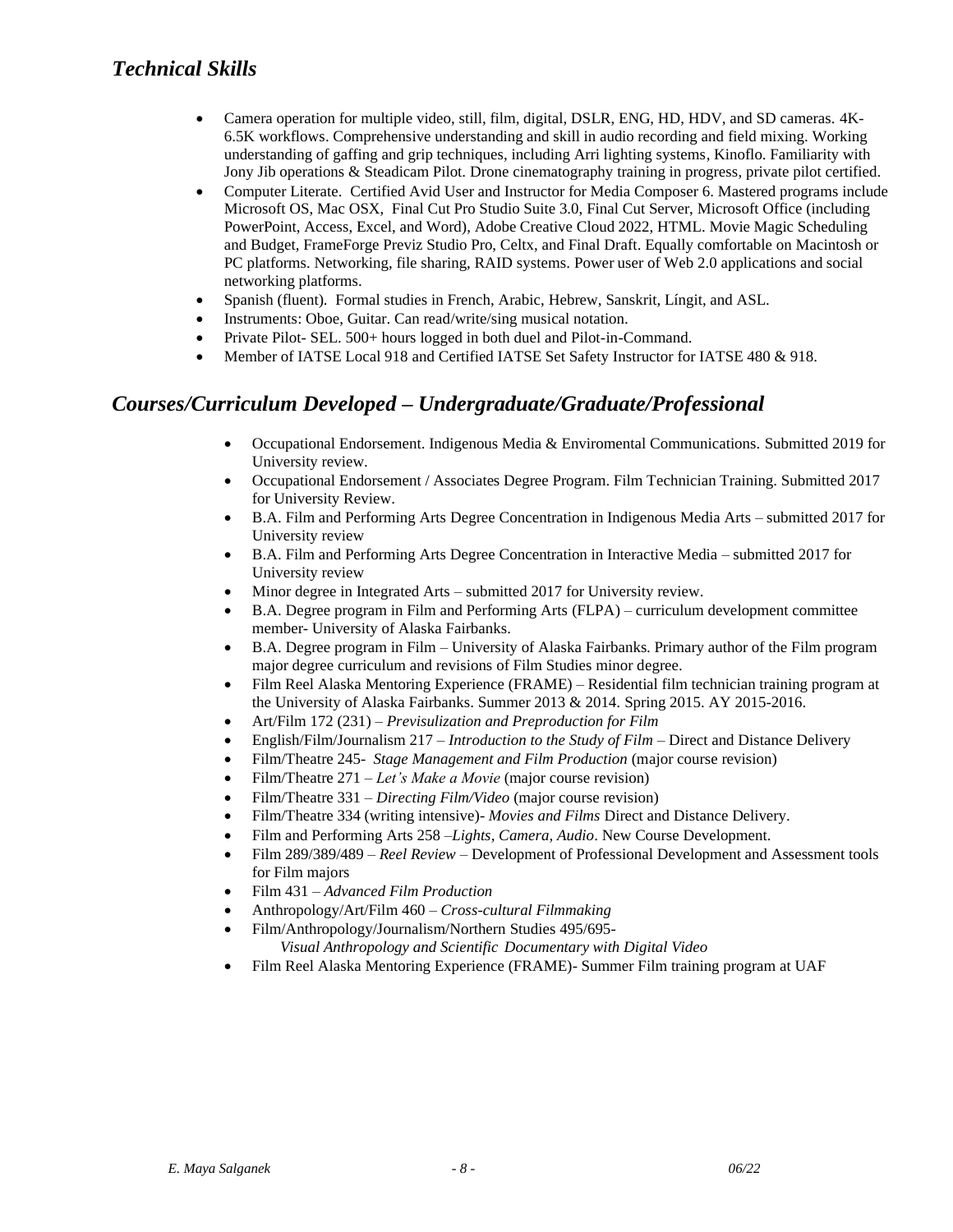### *Courses Taught – Undergraduate/Graduate*

#### **University of Alaska Fairbanks**

IATSE Certified Film Set Safety Training and Set Readiness Course (8-hour course) Local 480 & 918. Alaska Native Studies/Theatre 161 – *Alaska Native Performance*  Film and Performing Arts 193: *Alaska Native Filmmaking: Stories for Climate Justice* Art/Film 172 (231) – *Previsulization and Preproduction for Film* English/Film/Journalism 217 – *Introduction to the Study of Film* Film/Theatre 245- *Stage Management and Film Production*  Film and Performing Arts 258- *Lights, Camera, Audio* Film/Theatre 271- *Let's Make a Movie* Film and Performing Arts 271 – *Film Set Production I.*  Film/Theatre 272 - *Let's Make a Movie: Post-Production* Film/Theatre 331- *Fundamentals of Film/Video Directing* Film/Theatre 334W - *Movies and Films* – Writing Intensive Film and Performing Arts 403- *FRAME: Film Practicum* Theatre 417 - *Internship in Theatre Practice* Film 418 – *Internship in Film Production* Film and Performing Arts 431 – *Film Set Production II.*  Anthropology/Art/Film 460 – *Cross-cultural Filmmaking* Film/Theatre 470 - *Advanced Film/Video Directing* Film/Anthropology/Journalism/Northern Studies 495/695- *Visual Anthropology and Scientific Documentary with Digital Video* Film and Performing Arts 497 – *Medical Videography* Film 298/498 – *Film Research* Film 499 – *Film Thesis*

### *Publications*

Rivkin, I., Black, J., Lopez, E. D. S., Filardi, E., Salganek, M., Newman, J., Haire, J., Nanouk, M., Philip, J., Charlie, D., & Wexler, L. (2019). *Integrating mentorship and digital storytelling to promote wellness for Alaska Native youth.* Journal of American Indian Education.

*Bodies of Water.* Dir. Maya Salganek. Perf. Ariana Polanco, Nanieezh Peters. FRAME Productions. University of Alaska Fairbanks. 2018.

*We Breathe Again*. Dir. Marsh Chamberlain. Perf. Jody Potts, Keggulluk Polk, Paul Nagaruk, Eddie Tate. Crawl Walk Run Productions. 2017.

*Feels Good.* Dir. Andrew Okpeaha MacLean. Perf. Jake Waid, Allan Hayton, Allison Warden. Treehead Films. 2016.

*Mining for Ruby,* Dir. Zoe Quist, Perf. Antoinette Kalaj, Carrie Baker, Billy Zane, Misha Barton. Gravitas Ventures. 2014. VOD.

Salganek, M. "In FRAME: UAF Students gain reel-world experience." *Alaska Film Group.*  Winter 2014. Pp 22-23.

*Alaskaland,* Dir. Chinonye Chukwu, Perf. Alex Ubokudom, Chioma Dunkley. Nelson Madison Films/Indie Rights. 2012. VOD.

*The Messenger,* Dir. Kade Mendelowitz, Perf. Carrie Baker, Andrew Cassel. Theatre UAF. 2012. DVD.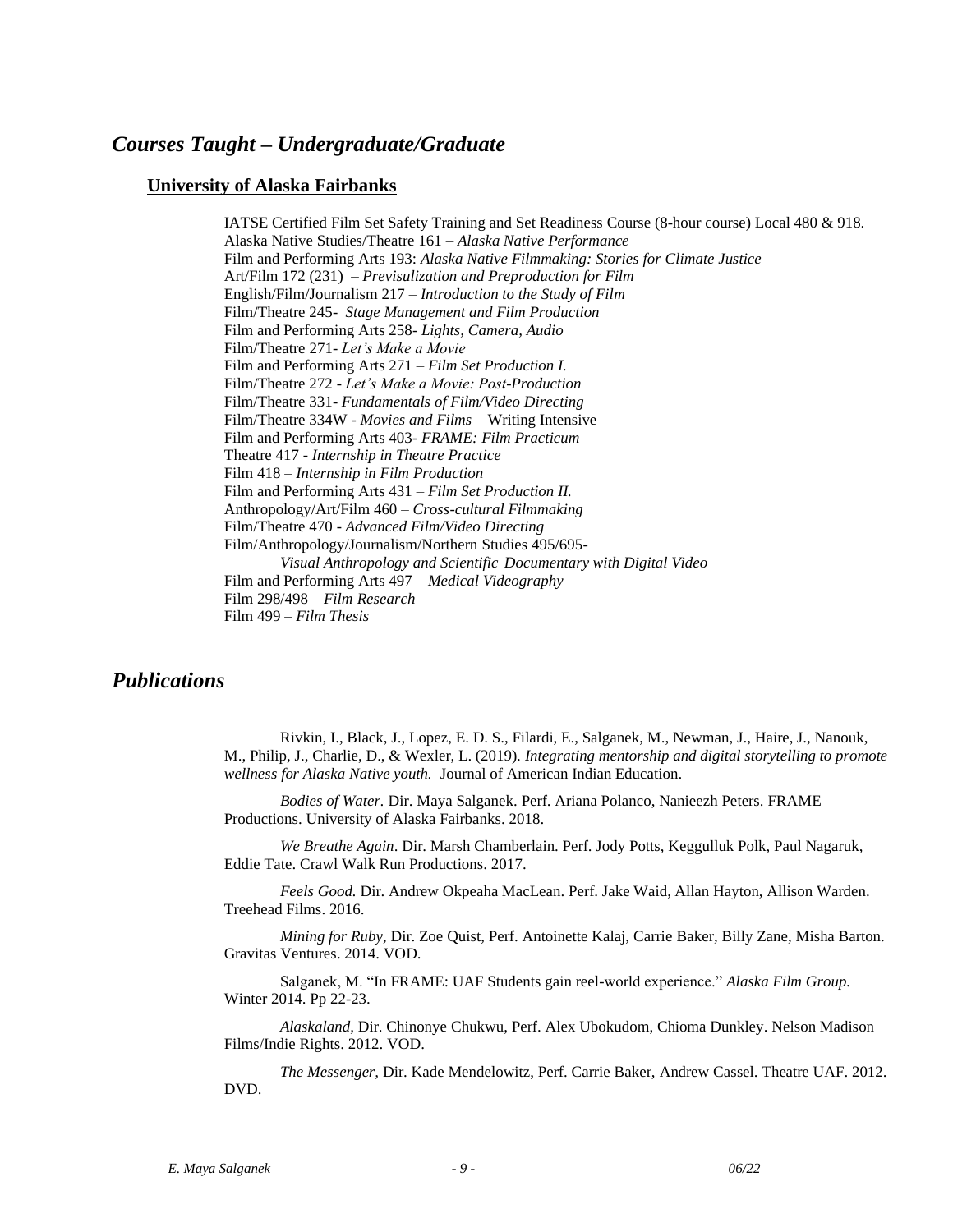*Rural Alaska Honors Institute: 30 Year Anniversary,* Dir. Michael Green & Maya Salganek. Perf. William Hensley. University of Alaska Fairbanks Rural Alaska Student Services. 2013. DVD.

Eicken & Lovecraft, Ed. *North by 2020: Perspectives on Alaska's Changing Social-Ecological Systems.* University of Alaska Press. 2011.

*Dear Lemon Lima*, Dir. Suzi Yoonessi, Perf. Melissa Leo, Meaghan Jette Martin. Phase 4 Films. 2011. DVD.

Salganek & Eicken, Prod. *Field Techniques for Sea Ice Research Multimedia DVD.* University of Alaska Press. 2011. DVD.

*Chronic Town*, Dir. Tom Hines, Perf. JR Bourne, Emily Wagner. Pathfinder Home Ent. 2010. DVD.

*Field Techniques for Sea Ice Research*. Eicken, Gradinger, Salganek, Shirasawa, Perovich, Lepparanta, Ed. University of Alaska Press. December 2009.

*Honoring the Gift: Ceremony and Celebration in Tikigaq Alaska,* Dir. Maya Salganek. Perf. Steve Oomituk. University of Alaska Fairbanks. 2007. VOD.

## *Presentations-Conferences-Reviews*

| 03/22 | Durango Film Festival. Representative for six films produced by Upstander Project and Nia Tero<br>Productions.                                |
|-------|-----------------------------------------------------------------------------------------------------------------------------------------------|
| 01/22 | Just Transition Summit 2020 Recap. Presented film, "Alaska Just Transition Summit 2020".                                                      |
| 06/21 | Support, growth and cultural connection expressed in youth digital stories in the Intergenerational                                           |
|       | Dialogue Exchange and Action Program. One Health One Future Conference. Fairbanks, AK: One                                                    |
|       | Health UAF. Rivkin, I. D., Salganek, E. M., Haire, J., & Lopez, E. D.                                                                         |
| 05/21 | Community and Youth Perspectives on the IDEA program. Alaska Native Health Research Conference.                                               |
|       | Anchorage, AK. Rivkin, I. D., Black, J. C., Charlie, D., Salganek, E. M., Newman, J., Nanouk, M.,                                             |
|       | Wexler, L.                                                                                                                                    |
| 03/21 | Panel Moderator: Film and Social Media. University of Alaska Content Creators & FLPA presentation.                                            |
| 03/20 | Presentation: "Building school-community connections and positive youth development in rural Alaska                                           |
|       | Native communities through Intergenerational Dialogue Exchange and Action." One Health, One Future                                            |
|       | Conference. University of Alaska Fairbanks. (Presentation was accepted and prepared, but conference                                           |
|       | was cancelled 3 days before presentation was to take place due to COVID-19 precautions)                                                       |
| 07/19 | Book Reviewer: The Found Footage Editor's Handbook. Blind Review for Routledge Taylor & Francis                                               |
|       | Group.                                                                                                                                        |
| 09/19 | Society for Photographic Educators. Co-presenter with Da-ka-xeen Mehner, "Creating and Supporting                                             |
|       | Visual Sovereignty".                                                                                                                          |
| 9/18  | Alaska State Council of the Arts. Panelist. Building Communities. "Focusing Intention and Building                                            |
|       | Community: A retrospective of the UAF Film and Performing Arts Program".                                                                      |
| 2/18  | Anthropology Panel Forum on Film and Visual Media. Fairbanks, AK.                                                                             |
| 10/17 | Art + Environment Conference. Participant. Nevada Art Museum. Reno.                                                                           |
| 10/17 | Arctic Science Conference. Arctic Ways of Knowing: reclamation of Indigenous and Arctic                                                       |
|       | Representation. Conference Presentation. Fairbanks, AK.                                                                                       |
| 5/17  | Circumpolar Film Festival – Panel with Film Festival Directors of Norway, Iceland, Finland, Greenland,                                        |
|       | Canada, Alaska (US). Anchorage, AK.                                                                                                           |
| 11/16 | Fairbanks Arts Association Lecture Series: Tanya Tagaq. "Representation and Misrepresentation in                                              |
|       | Indigenous Film". Presenter and Panel Moderator.                                                                                              |
| 10/16 | ImagineNATIVE Film and Media Festival. Toronto Canada.                                                                                        |
| 5/16  | Doing Sovereignty/Sounding Sovereignty, Vancouver, CA. Conference Participant.                                                                |
| 5/16  | Native American and Indigenous Studies Association Conference. Honolulu, HI. Participant.                                                     |
| 4/16  | Alaska State Council of the Arts: Constellate - Invited Artist. Anchorage, AK.                                                                |
| 4/16  | USA Artists - Fellowship Gathering. Guest - Miami, FL.                                                                                        |
| 3/16  | Arctic Science Summit Week: Visualizing the Relationships that Shape our Work - Session Moderator<br>and Presentation: "Seeing is Listening." |
| 2/16  | Book Reviewer for Bloomsbury Media Publishing. Directing textbook.                                                                            |
|       |                                                                                                                                               |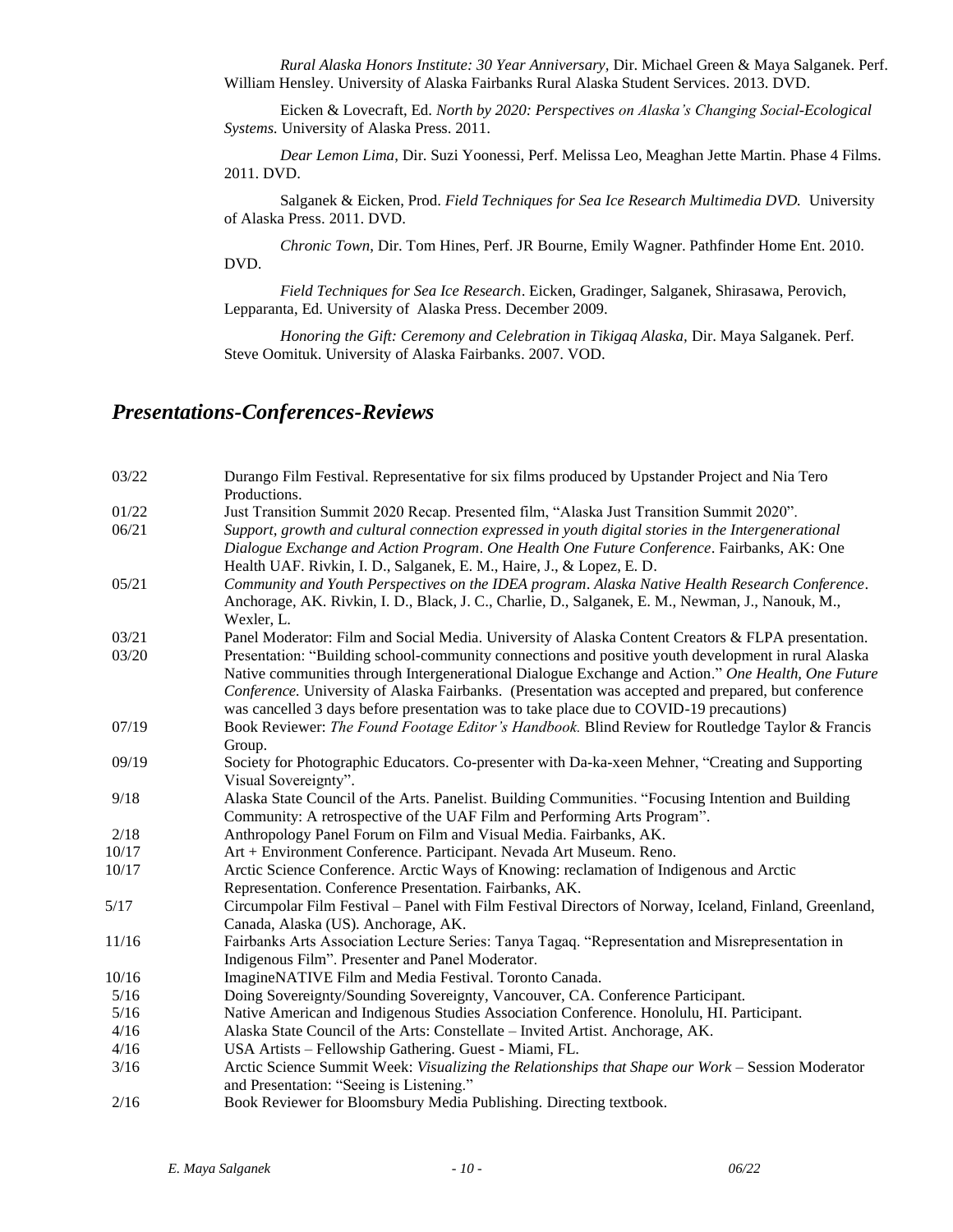| 11/15 | Anchorage International Film Festival. Alaska Shorts. Presentation of The Muse.                          |
|-------|----------------------------------------------------------------------------------------------------------|
| 8/15  | Briefing to Norwegian Ambassador to the US, Kåre R. Aas on Alaska Perspectives through Film and          |
|       | Media.                                                                                                   |
| 4/15  | Guest Lecturer: NRM 688 - Research Methods for Interdisciplinary Research. Dr. Elena Sparrow.            |
| 3/15  | Body Vox Filmmaking Workshop. Coordinated with Fairbanks Concert Association, Film UAF, and              |
|       | Hutchison High School.                                                                                   |
| 3/15  | Alaska Native Studies Conference. Panel Discussion Facilitator and co-chair. Reflections and             |
|       | Representation: The Value of the Native Voice. Fairbanks, Alaska.                                        |
| 2/15  | Instructor of Set Safety & Etiquette Course – Relativity Media, IATSE 480 & 918. Whittier, Alaska.       |
| 2/15  | Guest lecturer: ART/FLM 472 – Digital Pixel Painting. Associate Prof. Miho Aoki.                         |
| 11/14 | Presenter on Film Production/Theory – North Pole High School – Classes in Media Production, Digital      |
|       | Storytelling, and History                                                                                |
| 9/14  | College Rotary Club, Guest speaker about UAF Film Program                                                |
| 7/14  | <b>Upward Bound College Class Presentation</b>                                                           |
| 5/14  | Presenter to Seattle Community Colleges on behalf of CLA for UAF                                         |
| 3/14  | Career Day Speaker at Anne Wien Elementary School.                                                       |
| 4/13  | Guest Lecturer: NRM 692 – Research Methods for Interdisciplinary Research. Dr. Elena Sparrow.            |
| 4/13  | Kids to College: UAF Presentations.                                                                      |
| 3/13  | University of Alaska Fairbanks Undergraduate Research & Scholarly Activity Research Showcase             |
|       | Presentation: "Cinematic Research"                                                                       |
| 3/13  | Association of Polar Early Career Scientists Webinar Presentation "Integrating Video as a Research Tool" |
| 3/13  | Alaska Film Series: Chronic Town. Guest artist for Osha Life-long Learning.                              |
| 12/12 | UAF Chancellor Rodgers' Dialogue and Dessert – Visualizing Data Presentation                             |
| 9/12  | Next North International Symposium. Anchorage Art Museum. "Correlating Art/Data"                         |
| 9/12  | Guest for KIAK-FM and KFBX-AM Radio for UAF Day highlighting UAF Film Program.                           |
| 7/12  | Inside Out mock-class. University of Alaska Fairbanks. "Acting/Directing for Film"                       |
| 5/12  | Lower Kuskokwim School District Filmmaking Academy. Guest Speaker. Anchorage, AK.                        |

# *Grants Received: PI or Co-PI*

*Current total: \$1,156,188*

| 6/21  | Supporting and Expanding Capacity: Alaska Media Arts Lab. UAF Provost. \$20,000.                     |
|-------|------------------------------------------------------------------------------------------------------|
| 3/21  | Supporting and Expanding Capacity: Alaska Media Arts Lab. Center ICE Makerspace Grant. \$9,8845      |
| 7/20  | University of Alaska Technical, Vocational, and Educational Program for Workforce Development.       |
|       | Market Research Grant. \$20,000.                                                                     |
| 8/19  | Expanding Intergenerational Dialogue Exchange and Action to Promote Youth Wellness FY20. \$100,000.  |
|       | $Co-I. Inna Rivkin - PI.$                                                                            |
| 6/17  | University of Alaska Technical, Vocational, and Educational Program for Workforce Development.       |
|       | Renewal grant. \$65,000.                                                                             |
| 4/17  | URSA ITE Award - VR/Drone Cinematography. \$6900                                                     |
| 6/16  | Promoting rural and Indigenous youth wellness through Intergenerational Dialogue Exchange and Action |
|       | (Awarded). \$125,000. Co-I. Inna Rivkin - PI.                                                        |
| 5/16  | URSA ITE Award (ITE16 - 3) Adobe Creative Cloud for the Fine Arts Complex. \$5,477.                  |
| 4/16  | University of Alaska Technical, Vocational, and Educational Program for Workforce Development.       |
|       | Renewal grant. \$65,000.                                                                             |
| 6/15  | University of Alaska Technical, Vocational, and Educational Program for Workforce Development.       |
|       | Renewal grant. \$65,000.                                                                             |
| 5/14  | University of Alaska Technical, Vocational, and Educational Program for Workforce Development.       |
|       | Renewal grant. \$65,000.                                                                             |
| 3/14  | Technical Advisory Board, "Parallels to Industry." \$16,000.                                         |
| 1/14  | Peoples' Endowment Award, "Arctic Cinema Exchange". \$3000.                                          |
| 5/13  | University of Alaska Technical, Vocational, and Educational Program for Workforce Development.       |
|       | Renewal grant. \$117,500.                                                                            |
| 4/13  | Provost Instruction Equipment Grant. \$5874                                                          |
| 11/12 | Collaborative Arts Council- Festival of Native Arts at $40 - a$ film. \$1700                         |
| 4/13  | Faculty advisor, Technology Advisory Board "Lighting the Way for Future Filmmaking". \$5315          |
| 4/13  | Technology Advisory Board, "RAID Storage for Media Center". \$2875.                                  |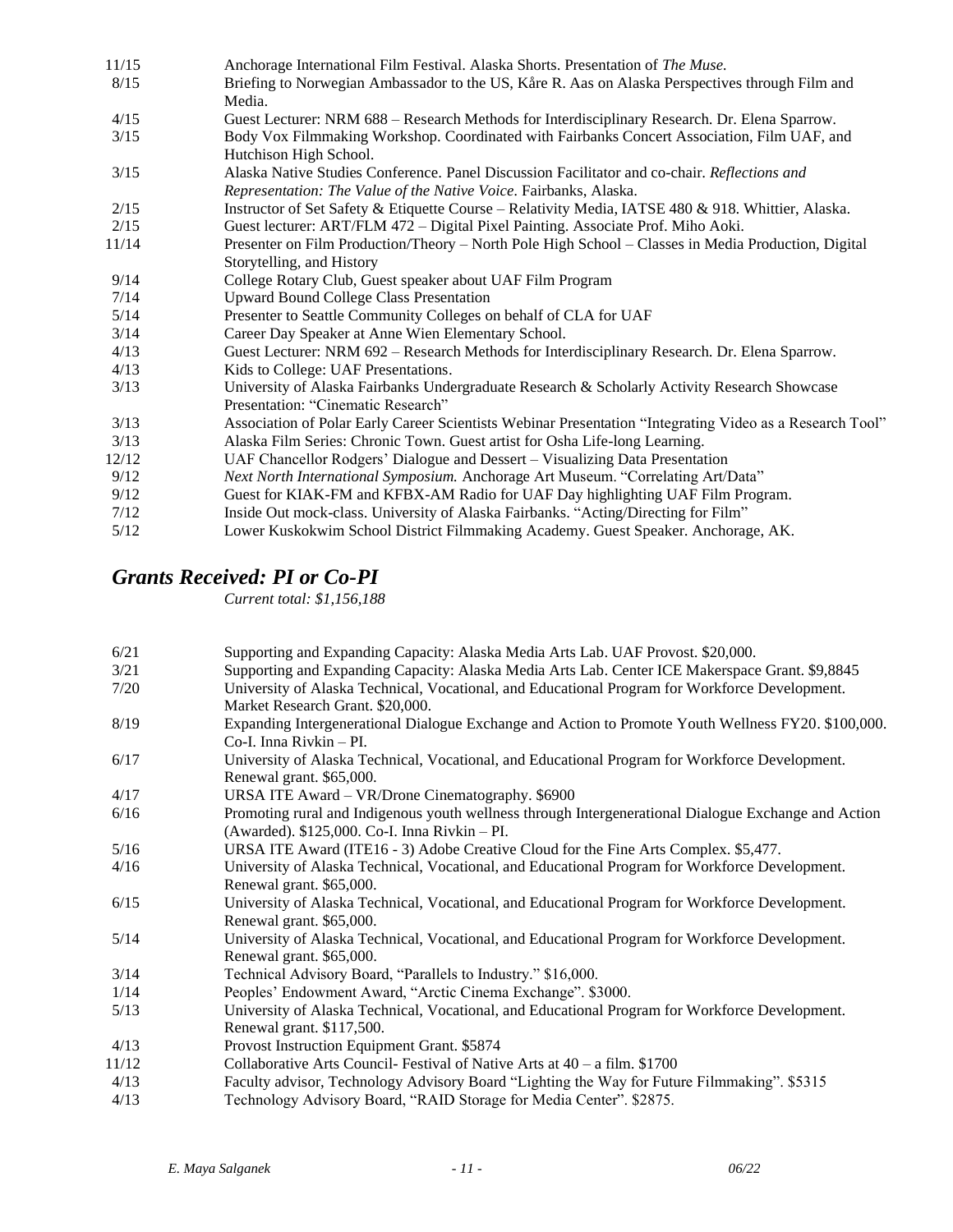| 5/12  | University of Alaska Technical, Vocational, and Educational Program for Workforce Development.<br>\$117,500. |
|-------|--------------------------------------------------------------------------------------------------------------|
| 5/12  | Alaska Workforce Investment Board and Department of Labor - Alaska Cast and Crew Advancement                 |
|       | Program (AKCCAP) Training Grant. \$40,000.                                                                   |
| 4/12  | Technology Advisory Board, "Audio Equipment". \$1055.                                                        |
| 3/12  | UAF Provost's Instructional Equipment Fund. Avid Software Purchase. \$14,531.                                |
| 4/11  | UAF Provost's Instructional Equipment Fund. Film Program essentials. \$80,000.                               |
| 4/11  | Technology Advisory Board, "Alaska Media Arts Center" upgrade of media arts lab for                          |
|       | Art/Film/Music/Theatre programs. University of Alaska Fairbanks. \$31,111.                                   |
| 5/09  | Experimental Program to Stimulate Competitive Research (EPSCoR) Grant, 25% Buyout for research on            |
|       | documentary film "Home Made Home." \$26,481.                                                                 |
| 1/09  | UAF Provost's Innovative Education Fund. Key Server software for Film program. \$15,960.                     |
| 11/08 | Technology Advisory Board, "HD Lab" High Definition Video Editing Equipment \$17,016.                        |
| 11/08 | Technology Advisory Board, "Movies in Motion" Steadicam and Jib video equipment                              |
| 6/08  | National Science Foundation, "Polar Sea-Ice Information needs: Interdisciplinary training, outreach and      |
|       | IPY legacy products through a sea-ice system services approach". Co-I. \$49,946.                             |
| 5/08  | Technology Advisory Board, "Pro Productions" High-Definition Video equipment \$20,999                        |
| 11/07 | Sponsored project "Arts in Education." FNSB School District (Federal Origin)                                 |
| 5/05  | University Museum of the North, Geist Research Grant, <i>Honoring the Gift</i> Film Production. \$1380       |
| 12/05 | Technology Advisory Board, "Permanent Theatre Projector." Installation of video projector in Salisbury       |
|       | Theatre, UAF.                                                                                                |
| 12/04 | Technology Advisory Board, "Set Design in Colored Lines," Large format printer for Theatre UAF.              |
| 5/04  | University Museum of the North, Geist Research Grant Honoring the Gift Film Production. \$1500               |
| 4/04  | Technology Advisory Board, "Mobile Soundscape", Audio equipment for Theatre UAF.                             |
| 12/02 | Technology Advisory Board, "Cinema Theatre", rear projection screen for Salisbury Theatre, UAF.              |
| 12/01 | Technology Advisory Board, "Mobile Theatre" to fund projector, video camera, and editing station for         |
|       | Theatre UAF.                                                                                                 |
|       |                                                                                                              |

# *Awards*

| 09/21 | League of Intrapreneurs: North America Fellow                                                                     |
|-------|-------------------------------------------------------------------------------------------------------------------|
| 04/14 | Legislative Citation Honoring the receipt of the Top 40 Under 40 Award. 28 <sup>th</sup> Alaska State Legislature |
|       | sponsored by Representative Kawasaki (Fairbanks) and Senator Kelley (Fairbanks).                                  |
| 03/14 | Alaska's "Top Forty Under 40" Award. Alaska Journal of Commerce.                                                  |
| 05/12 | Legislative Citation Honoring the establishment of the BA Program in Film presented by the $27th$ Alaska          |
|       | State Legislature sponsored by Senator Ellis (Anchorage) and Representative Guttenberg (Fairbanks)                |
| 03/12 | Interior Alaska Mayors' Awards for the Arts <i>Arts and Leadership</i> award recipient.                           |
| 06/04 | University of Alaska "Make Students Count Award" presented by UA Board of Regents                                 |

#### 06/04 University of Alaska "Make Students Count Award" presented by UA Board of Regents.

# *Bibliography*

"New Mexico in Focus". NMPBS. Hosted by Antonia Gonzalez. Television guest. [Aired 7/19/19.](https://www.youtube.com/watch?v=tLdaldpEiJM) Archived: <https://www.youtube.com/watch?v=tLdaldpEiJM>

Eeds, Richard, editor. "Maya Salganek, A Producer of Molly of Denali on NM PBS." KTRC Radio Broadcast, 16 July 2019. Archived[: https://santafe.com/ktrc/podcasts/maya-salganek-a-producer-of-molly-of-denali-on-nm-pbs](https://santafe.com/ktrc/podcasts/maya-salganek-a-producer-of-molly-of-denali-on-nm-pbs)

Harlow, Olivia. (2019, July 13). "Producer with Santa Fe Roots Working on PBS Animated Series." *Santa Fe New Mexican*. Retrieved from[: https://www.santafenewmexican.com/news/local\\_news/producer-with-santa-fe-roots-working-on](https://www.santafenewmexican.com/news/local_news/producer-with-santa-fe-roots-working-on-pbs-animated-series/article_d5bf3a74-7b61-58ae-9026-2ad6bd227e1a.html)[pbs-animated-series/article\\_d5bf3a74-7b61-58ae-9026-2ad6bd227e1a.html](https://www.santafenewmexican.com/news/local_news/producer-with-santa-fe-roots-working-on-pbs-animated-series/article_d5bf3a74-7b61-58ae-9026-2ad6bd227e1a.html)

Knight, Kael. "Bodies of Water". CLArity 2017: 2-5.